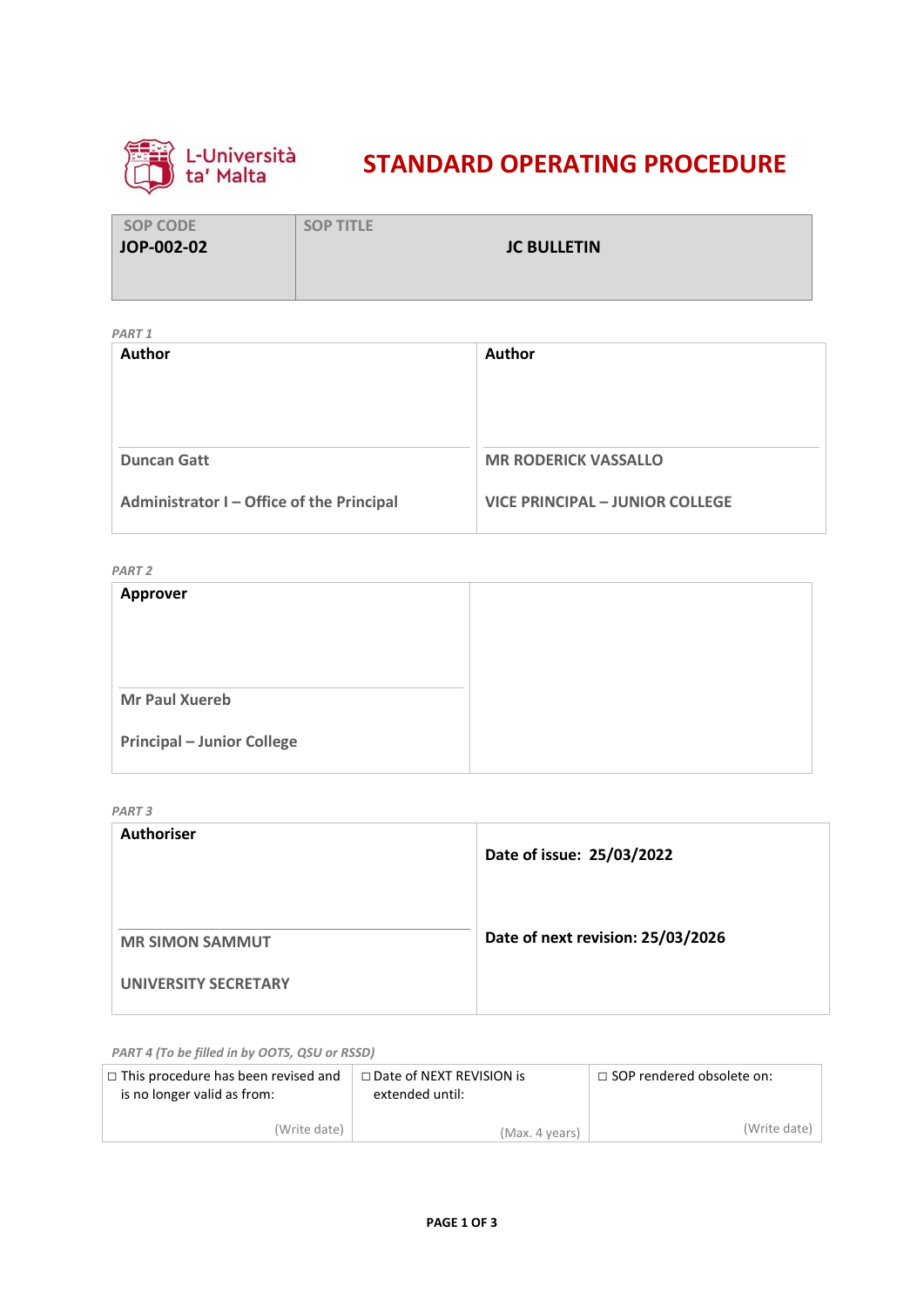#### **1. Reason for revision**

1.1 This SOP supersedes JOP-002-01

#### **2. Purpose and scope**

2.1 This procedure describes the steps required to publish the JC Bulletin.

#### **3. Definitions**

| 3.1 JC: | Junior College      |
|---------|---------------------|
| 3.2 UM: | University of Malta |

#### **4. Responsibilities**

- 4.1 Roles and Responsibilities of Staff members:
	- 4.1.1 Submit the article and any accompanying images in the required format.
	- 4.1.2 Make the submission within the specified time frame.

#### 4.2 Roles and Responsibilities of Editorial Team:

- 4.2.1 Reviews all the articles photos/images submitted.
- 4.2.2 Amends articles as necessary.
- 4.2.3 Publishes on the JC Bulletin.

## **5. Health and Safety requirements**

5.1 N/A

## **6. Procedure**

- 6.1 The JC Bulletin is a weekly newsletter sent to students and staff via email. The newsletter features information on events and activities at JC.
- 6.2 The JC Bulletin is coordinated by an Editorial Team within the Office of the Principal that is composed of the Principal, Vice-Principal and Senior Administrator. The Editorial Team reserves the right to accept or amend articles for publication.
- 6.3 Staff members (Academic and Support Staff) wishing to publish an article on the JC Bulletin are to submit their contribution for consideration by email to [principal.jc@um.edu.mt](mailto:principal.jc@um.edu.mt) by Wednesday of every week.
- 6.4 Articles submitted must not be longer than 300 words, typed in **word format** and in line with the guidelines as set in the UM Brand manual.
- 6.5 It is recommended that relevant photos or pictures complimenting the article are submitted together with the consent form/permission where applicable.